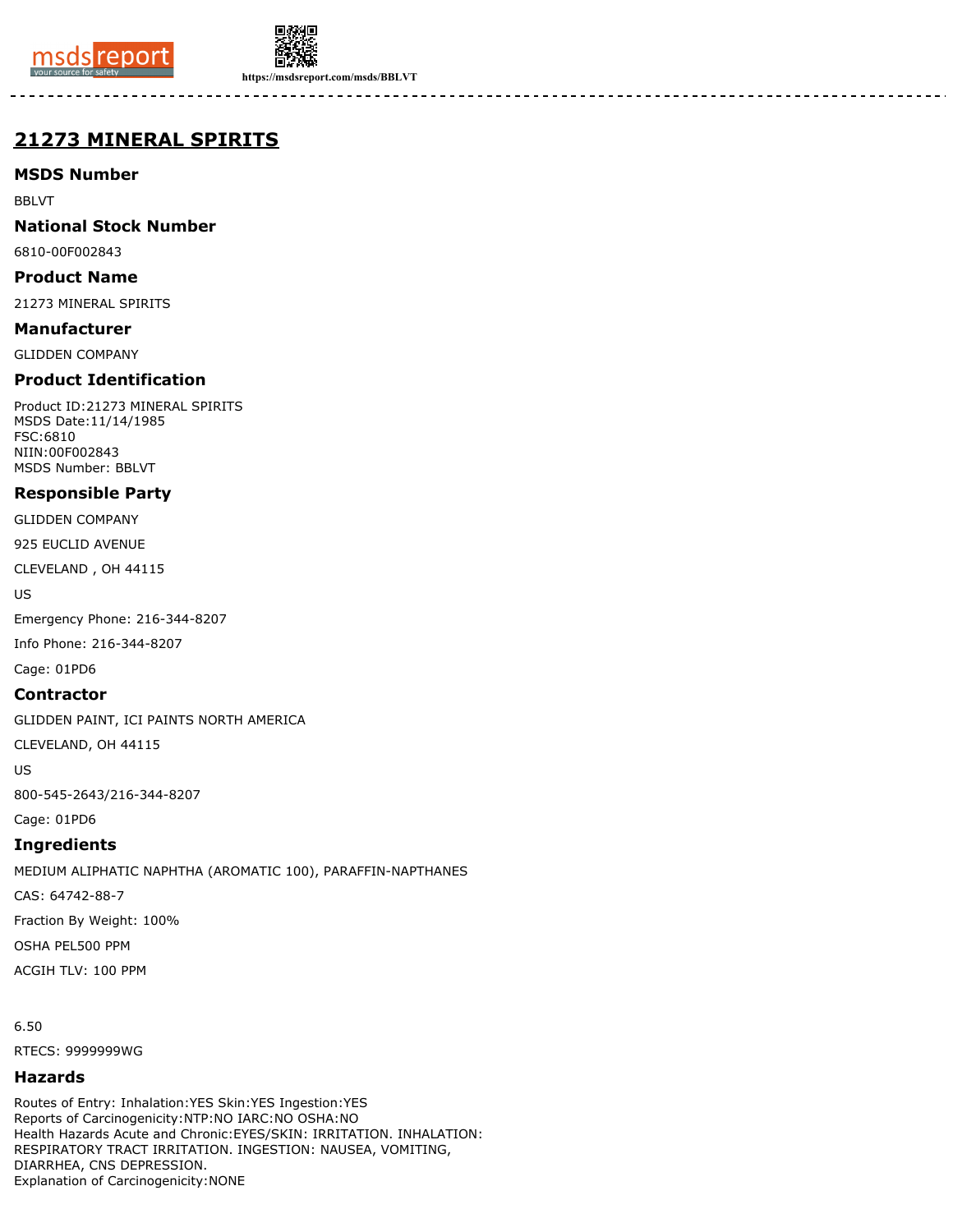



**https://msdsreport.com/msds/BBLVT**

Effects of Overexposure:INHALATION: MUCOUS MEMBRANE IRRITATION. FATIGUE, DIZZINESS &/OR LIGHTHEADEDNESS, HEADACHE, UNCOORDINATION, NAUSEA, CNS DEPRESSION. ANESTHETIC EFFECT OR NARCOSIS, DIFFICULTY BREATHING, LIVER/KIDNEY/PER MANENT BRAIN/NERVOUS SYSTEM DAMAGE. SKIN: DERMATITIS, DEFATTING. EYES: BLURRED VISION, TEARING, REDNESS.

#### **First Aid**

First Aid:INHALATION: REMOVE TO FRESH AIR. ADMINISTER OXYGEN OR ARTIFICIAL RESPIRATION IF NECESSARY. SKIN: FLUSH W/WATER, WASH THOROUGHLY W/SOAP & WATER. EYES: FLUSH W/PLENTY OF WATER FOR AT LEAST 15 MINS. OBTA IN MEDICAL ATTENTION IN ALL CASES.

## **Fire Fighting**

Flash Point:102F Lower Limits:1% Extinguishing Media:DRY CHEMICAL OR FOAM Fire Fighting Procedures:USE WATER TO COOL & PROTECT EXPOSED CONTAINERS. Unusual Fire/Explosion Hazard:CLOSED CONTAINERS MAY EXPLODE W/HEAT/FIRE. VAPORS CAN FORM EXPLOSIVE MIXTURES IN AIR AT ELEVATED **TEMPERATURES** 

#### **Accidental Release**

Spill Release Procedures:ELIMINATE IGNITION SOURCES. VENTILATE AREA W/EXPLOSION PROOF EQUIP. SMALL SPILLS: COLLECT W/ABSORBENT MATERIALS. USE NON-SPARKING TOOLS. LARGE SPILLS: SAME AS SMALL. SHUT OFF LEAK, SAFELY. DIKE/CONTAI N. PUMP TO STORAGE/SALVAGE VESSELS. SEESUPP.

#### **Handling**

Handling and Storage Precautions:STORE BELOW 100F. KEEP AWAY FROM HEAT, SPARKS & OPEN FLAME. USE ONLY W/ADEQUATE VENTILATION. DON'T TAKE INTERNALLY.

Other Precautions:KEEP OUT OF REACH OF CHILDREN. AVOID CONTACT W/SKIN, EYES & BREATHING OF VAPORS. KEEP CONTAINERS TIGHTLY CLOSED & UPRIGHT WHEN NOT IN USE. EMPTY CONTAINERS MAY CONTAIN HAZARDOUS RESIDUES.

### **Exposure Controls**

Respiratory Protection:WHERE RESPIRATORY PROTECTION IS REQUIRED, USE ONLY NIOSH/MSHA APPROVED RESPIRATOR.

Ventilation:PROVIDE DILUTION VENTILATION OR LOCAL EXHAUST TO PREVENT BUILD UP OF VAPORS. USE EXPLOSION PROOF & NON SPARKING EQUIP. Protective Gloves:IMPERVIOUS

Eye Protection:SAFETY GLASSES OR GOGGLES

Other Protective Equipment:EYE WASH, SAFETY SHOWER, IMPERVIOUS CLOTHING, APRON, BOOTS

Work Hygienic Practices:REMOVE/LAUNDER CONTAMINATED CLOTHING BEFORE REUSE. WASH HANDS AFTER HANDLING, ESPECIALLY BEFORE EATING OR SMOKING.

Supplemental Safety and Health

SPILLS CON'T: USE ABSORBENT TO PICK UP EXCESS RESIDUE. KEEP SALVAGE MATERIAL & RINSE WATER OUT OF SEWERS OR WATER COURSES. INTENTIONAL MISUSE BY DELIBERATELY CONCENTRATING & INHALING THE CONTENTS MAY BE HARMFUL OR FATAL.

## **Chemical Properties**

Boiling Pt:B.P. Text:313-374F Vapor Pres:7 Percent Volatiles by Volume:100%

## **Stability**

Stability Indicator/Materials to Avoid:YES OXIDIZERS, ACIDS, BASES, AMINES Stability Condition to Avoid:ELEVATED TEMPERATURES Hazardous Decomposition Products:CO, CO2